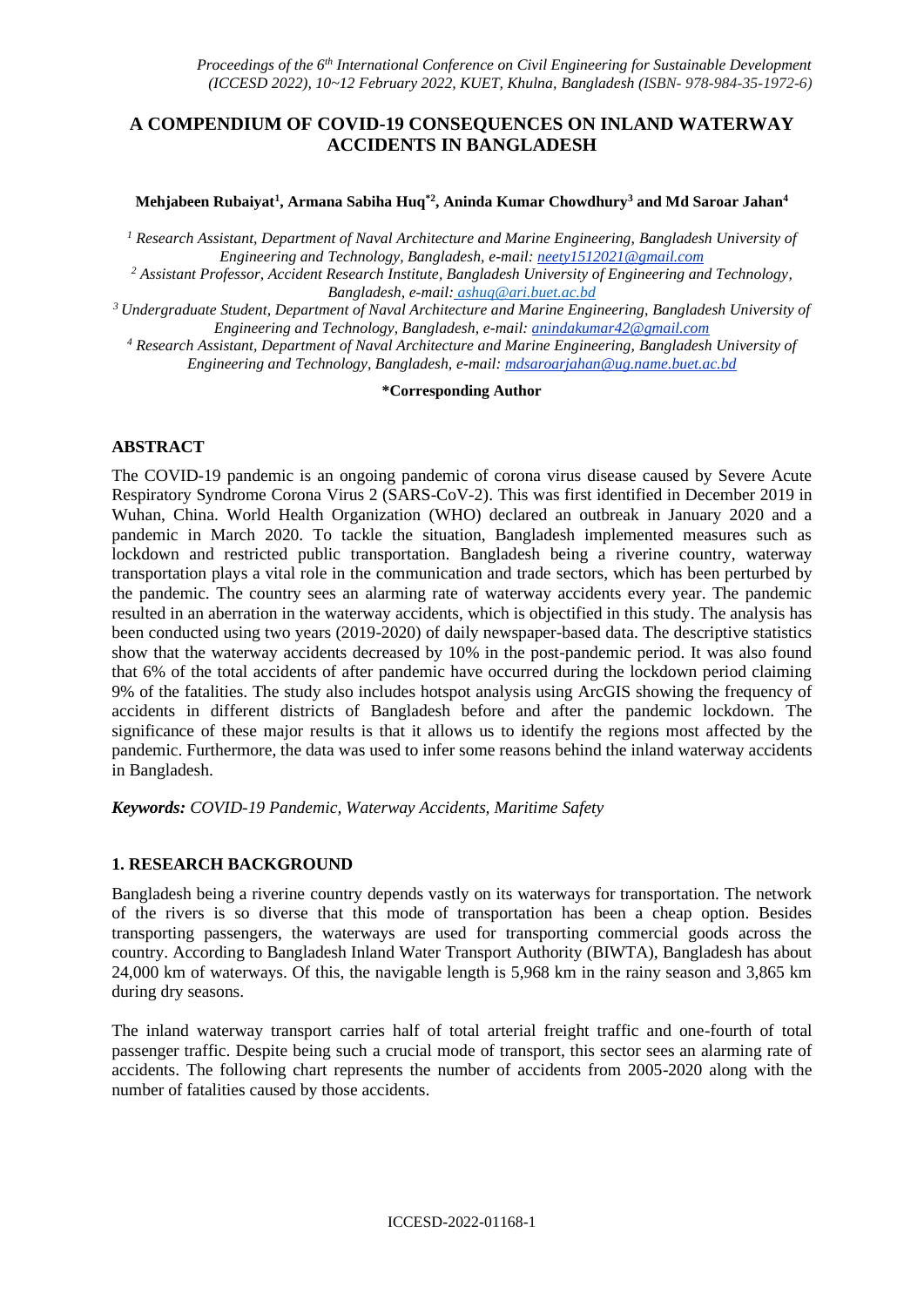

Number of Accidents & Fatalities (2005-2020)

Figure 1: Number of waterway accidents and fatalities in Bangladesh from 2005 to 2020

Most of these accidents are fatal. When such accidents occur, there is major loss of commercial goods or life or both. Factors such as weather, loading conditions, vessel type, season, weekday and collision have been identified among others. It is important to know these factors because by controlling these it may be possible to control the frequency of accidents. Now, a new factor has been added to these factors, namely, the pandemic. This paper analyzes the effect of the COVID-19 pandemic on the waterway accidents of Bangladesh.

Literature review showed that some of the leading factors of waterway accidents are collisions, unfavorable weather and overloading of passenger vessels. The lack of skilled crew and the slacked intervention of governing bodies have also been pointed out. It was also seen that global warming, leading to increased soil erosion and relocation of land are affecting the water routes. (Rabiul Islam & Rashid, 2015) stated that the two major causes of waterway accidents are overload and weather conditions. It was also stated that overloading calculations during vessel design is not effective in reducing the problem and also that the socioeconomic condition of Bangladesh is not suitable for designing a vessel against wind effects. (Zobair Ibn Awal & Hasegawa, 2017) said that the causes of accidents are a complex set of events. The causes have been analyzed using various theories of accidents in their paper. The Logic Programming Technique was used to analyze the causes of accidents. (Z. I. Awal, 2007) also stated that the two major causes of accidents are overloading and wind. (Uddin et al., 2017) studied a total of 229 accidents from 2005 to 2015 and categorized the accidents according to their causes. Hot spots of accidents were found using the Geographical Information System (GIS). Study of such a long list of accidents allowed the authors to identify reasons beyond overweight and wind, such as collision, stability failure, excessive current and bottom damage. (Rahman, 2017) has identified causes such as collisions, contacts, explosions, fire, bad weather and overloading as causes of accidents. (Uddin & Awal, 2017) identified collision as a common cause of accidents. Common ship types in accidents were found to be passenger vessels and cargo vessels. (Khaled & Kawamura, 2015) quantified the proportion of accidents due to collision and grounding from 1981 to 2013 to be 57.96%. Chattogram Port (CP) was identified as a hotspot with 76.92% of collisions and groundings. (Zobair Ibn Awal et al., 2010) found that most of the accidents were caused by collisions and northwester storms. It was also found that 80 per cent of the accidents occurred due to cargo vessels colliding with other vessels. (Raiyan et al., 2017) used event tree and probabilistic analysis to find reasons for accidents. Using event tree, a sequence of events was identified which led to the accident. The probabilistic approach identified poor visibility during overload conditions.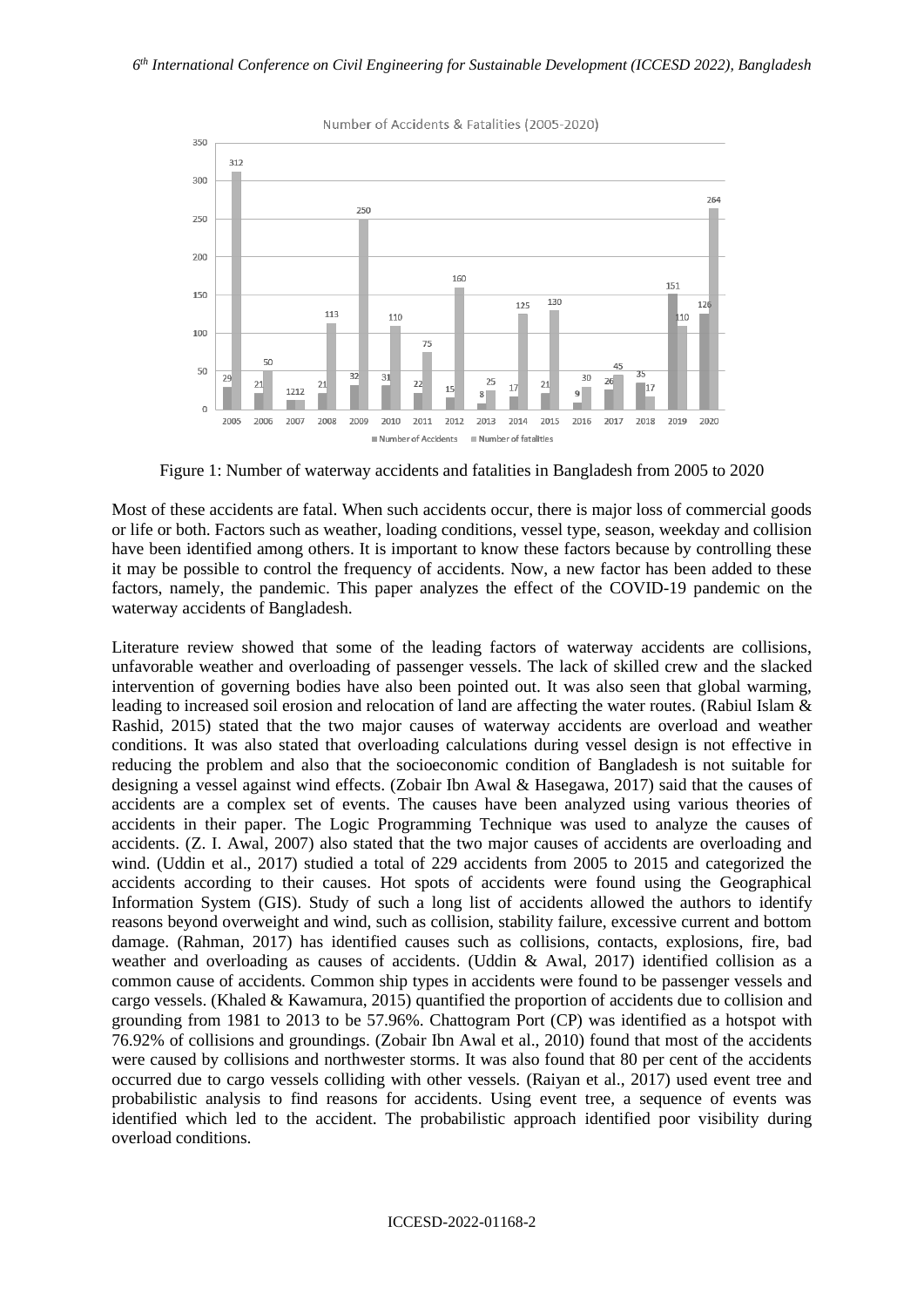(Imran Uddin et al., 2017) identified collisions for a major reason. The types of vessels most involved in accidents were claimed to be cargo and passenger vessels. (Rabiul Islam et al., 2015) identified design and construction to be responsible for capsizing and sinking of vessels. (Huq & Dewan, 2006) said that the most common causes were collision, foundering and overloading. A list of factors causing the least number of accidents was also identified. (Zobair Ibn Awal et al., 2010) found in their work that leading causes were collision and loss of stability due to northwester storms. (Iqbal et al., 2007) also indicated collision to be the main factor of accidents. It was found that intact stability failed due to bad weather and overloading. (Iqbal et al., 2008) identified unfavorable weather, storms and crowding to either side of a vessel as main reasons of accidents. (Rashid & Islam, 2017) listed a number of reasons behind the accidents, as such lack of knowledge of good practices, unfit ships, overcrowding on board, crew of low skill, bad maintenance of the water routes, inaccurate forecasting of weather, inclination towards profit and corruption. Risk Analysis of Marine Accident in Inland Waterways of Bangladesh Using Fault Tree Analysis Method by Ehtasham Ahmed Quraishi identified intense congestion of traffic, complex navigation situations and exceptional locations as reasons. Human error was also listed as a main reason. A number of other reasons such as not following rules of procedure, lack of skills in crew and improper/ uncoordinated operation were also listed. (AZAD, 2009) stated that the routes connecting Chandpur and associated areas to Dhaka and Chattogram have a high number of accidents. As factors of accidents unfit ships, passenger overcrowding, crew skills, governing bodies and maintenance of water routes were listed. (Wilson et al., 2017) said that the new land formed by the deposition of eroded soil is causing the water routes to change. (Zobair Ibn Awal, 2015) identified passenger and cargo ships leading the charts in accidents. (Uddin & Awal, 2020) applied the Systems Theoretic Process Analysis (STPA) method to identify the factors leading to accidents. Human error was highlighted as a prime factor. (Brammer, 2014) studied the effects of water level rise and soil erosion due to global warming.

### **2. METHODOLOGY**

The data was collected from daily newspapers. Then factors such as month, day of week, time of day, type of vessel, region and reason of accident were compiled and summarized in charts.



Figure 2: Study Design

### **3. RESULTS AND DISCUSSION**

In this study, a before- after COVID-19 pandemic analysis has been carried out. Table 1 includes summary of the analysis and shows a decrease of 10 % on number of waterway accidents occurring but an increase of 55% on number of fatalities caused by the 108 accidents that occurred in after pandemic period.

|         | Table 1: Summary of Number of Waterway Accidents Before and After COVID-19 |       |
|---------|----------------------------------------------------------------------------|-------|
| Summarv | <b>Before</b>                                                              | After |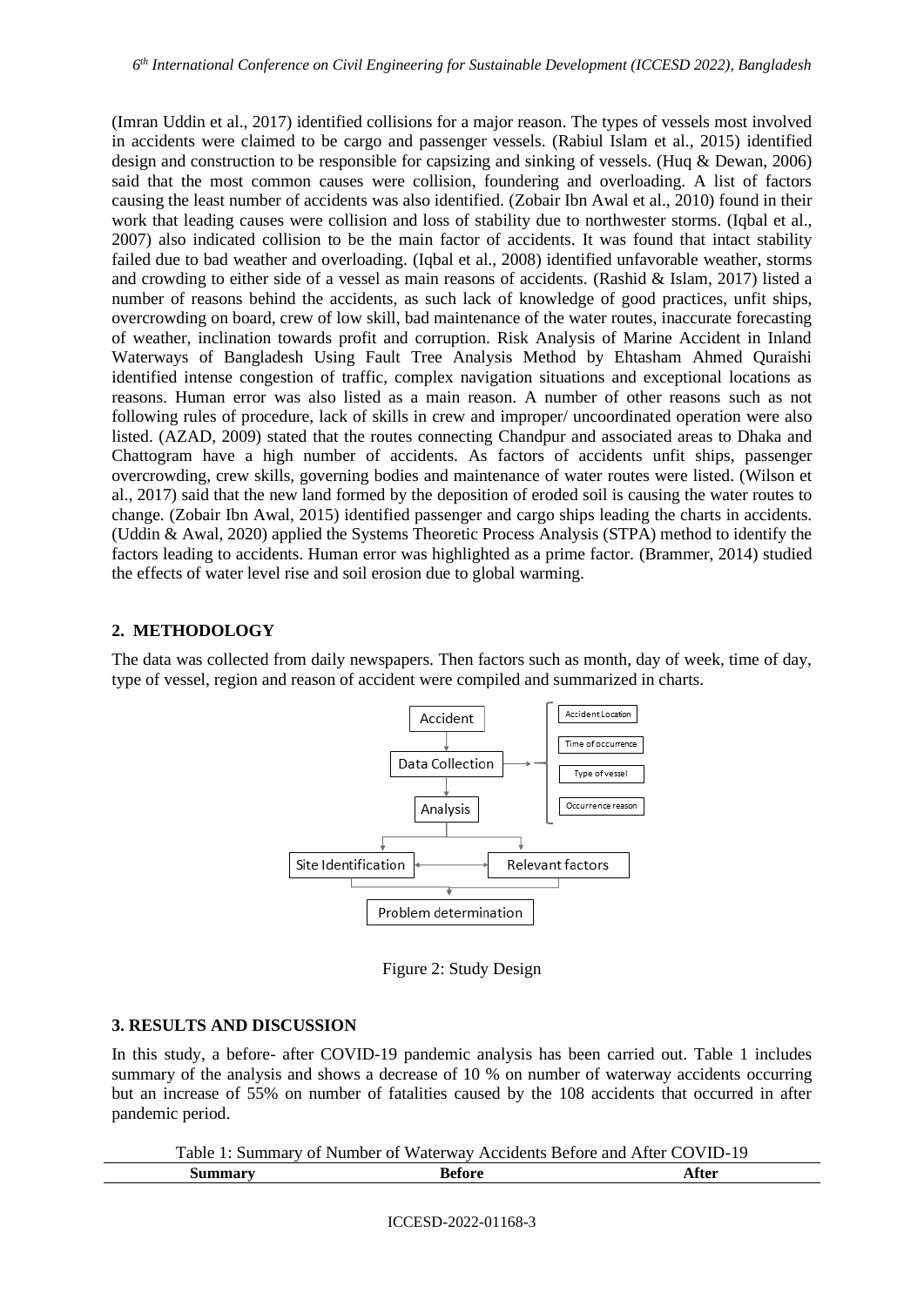| No. of Accident       | 120 | 108 |
|-----------------------|-----|-----|
| No. of Fatality       | 129 | 201 |
| No. of Injury         | 101 | 26  |
| No. of Missing        | 289 | 118 |
| Total No. of Casualty | 519 | 345 |

Figure 3 comprises the data that represents the number of accidents 299 days before the pandemic (May 14, 2019 - March 7, 2020) and 299 days after the pandemic (March 8, 2020 – December 31, 2020). Comparative study shows that the number of accidents occurring in May and June in 2020 is significantly less than in corresponding months in the year 2019. Drastic increment is observed in July and August of year 2020. Following this, a decrease in numbers of accidents is visible.



Figure 3: Number of accidents shown month wise from May 2019 to December 2020

The greater the number of vehicles in service, the more the number of accidents. April, May and June of year 2020 had a significantly lower number of vessels being operated due to the first phase of lockdown throughout the country.



Figure 4: Number of accidents shown according to day of the week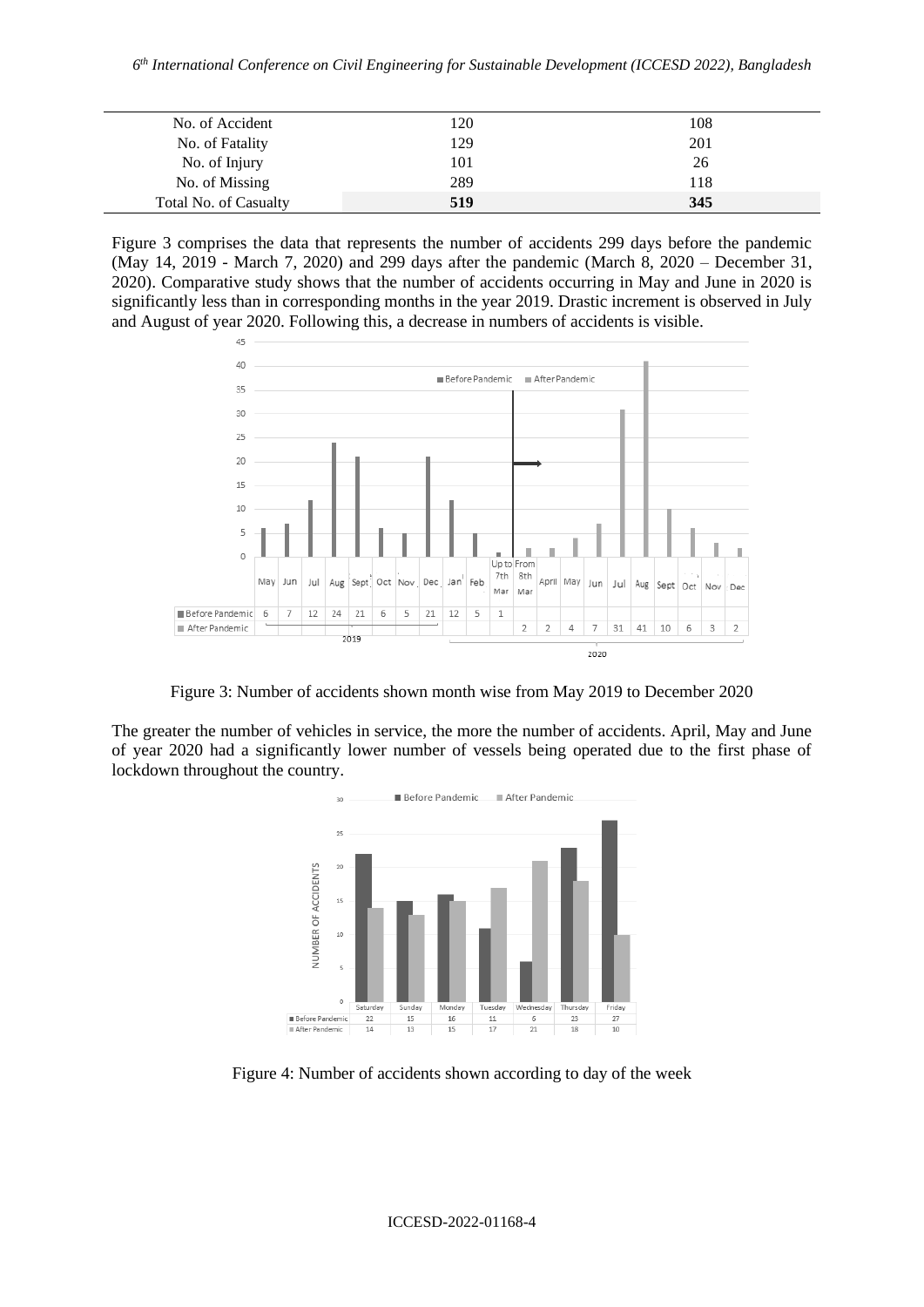

Figure 5: Number of fatalities shown according to day of the week

Figure 4 represents the number of accidents on weekday basis. According to the analysis before the pandemic, the number of accidents was much higher on Thursday, Friday and Saturday, compared to the other days. After the pandemic started, accidents on Friday reduced in number significantly compared to the before pandemic period. In the after-pandemic period number of accidents shows an increasing trend from Sunday to Wednesday and a fall on Thursday.

Due to centralization of jobs in the major cities in Bangladesh, majority of the people have to stay in the urban areas. During lockdown, lack of intercity travelling medium was not forthcoming. This explains the disparate trends observed in the weekends of the corresponding periods.



Figure 6: Proportions of accidents occurring during the daytime and nighttime (before the pandemic)



Figure 7: Proportions of accidents occurring during the daytime and nighttime (after the pandemic)

Figure 6 shows that number of accidents occurring at night before pandemic period was significantly higher than the number of accidents occurring at night after pandemic. But number of accidents that took place at the day time increased almost 18% in after-pandemic period. According to the pie chart,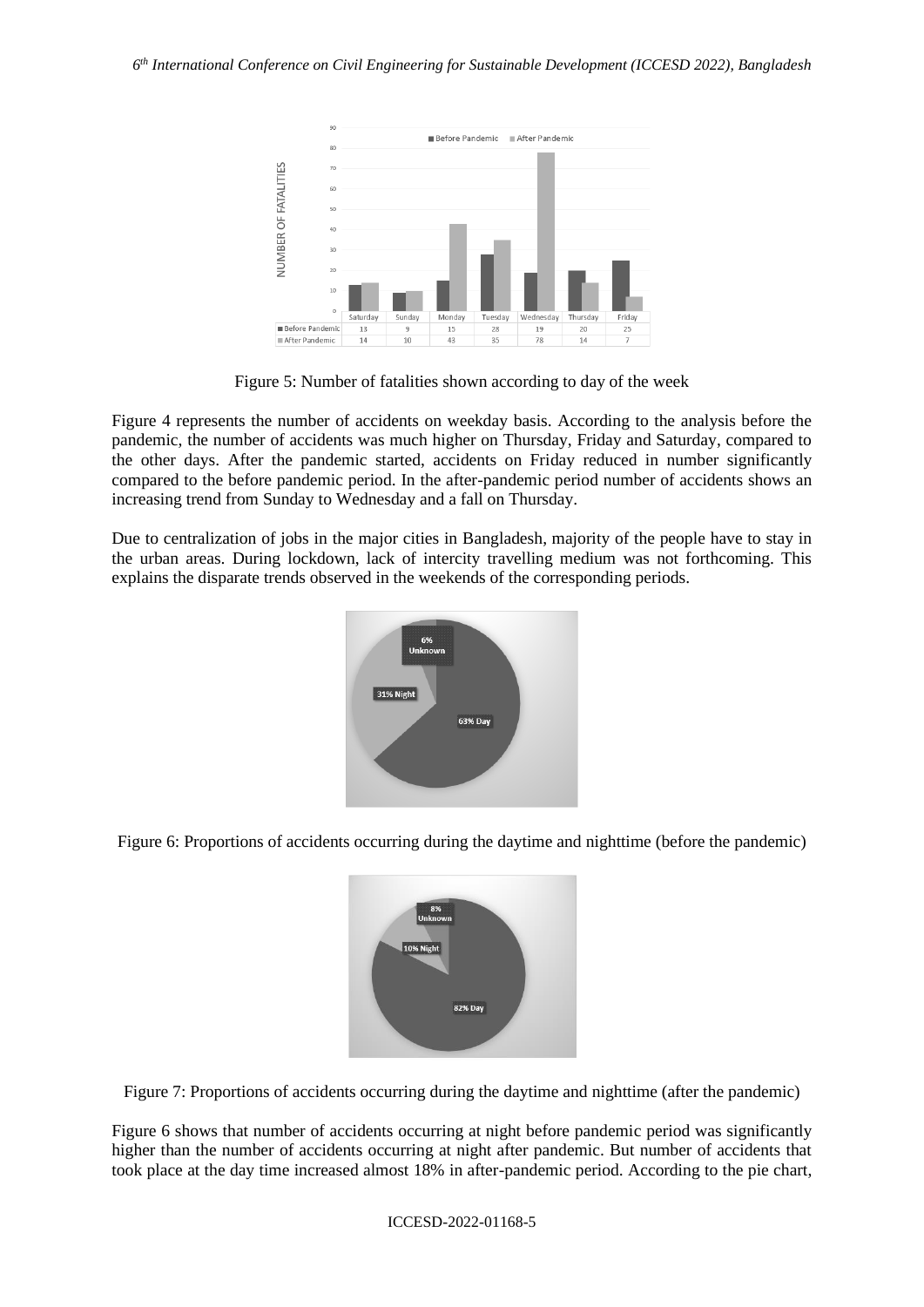the occurrence time of some accidents went unreported. Those accidents fall under the 'unknown' category. Almost 6% to 7% accidents belong to this criterion in both of the period. This study comprises a comprehensive analysis of the accidents occurred in May 2019- December 2020 and the water vehicles involved are given below:

Cargo Ship, Trawler, Passenger Vessel, Fishing trawler, Speed Boat, Country Boat, Ferry, Others



Figure 8: Number of different types of vessels involved in accidents, before and after the pandemic

The chart represents that most of the accidents in both of the period involved country boat and passenger vessel. The number of trawler accidents more than doubled after pandemic compared to the preceding period. Waterway accident factors can be divided into following categories:

Hostile weather, Bottom Damage, Collision, Head on damage, Rear End damage, Stability/ lost control, Overload, Passenger casualty due to falling from the ship, Unknown/ other



Figure 9: Factors resulting in accidents and fatalities

Significant increment in accident fatalities is observed in after pandemic time period in stormy weather condition, rear end collision and over load. Adverse weather is always an important factor for accidents in water vehicles. But increase in fatalities of rear end collision and overloading can be explained by the fact that even though a partial lockdown was imposed, overcrowding in water vessel was observable due to the tendency for people to travel back to their homes before the lockdown had started.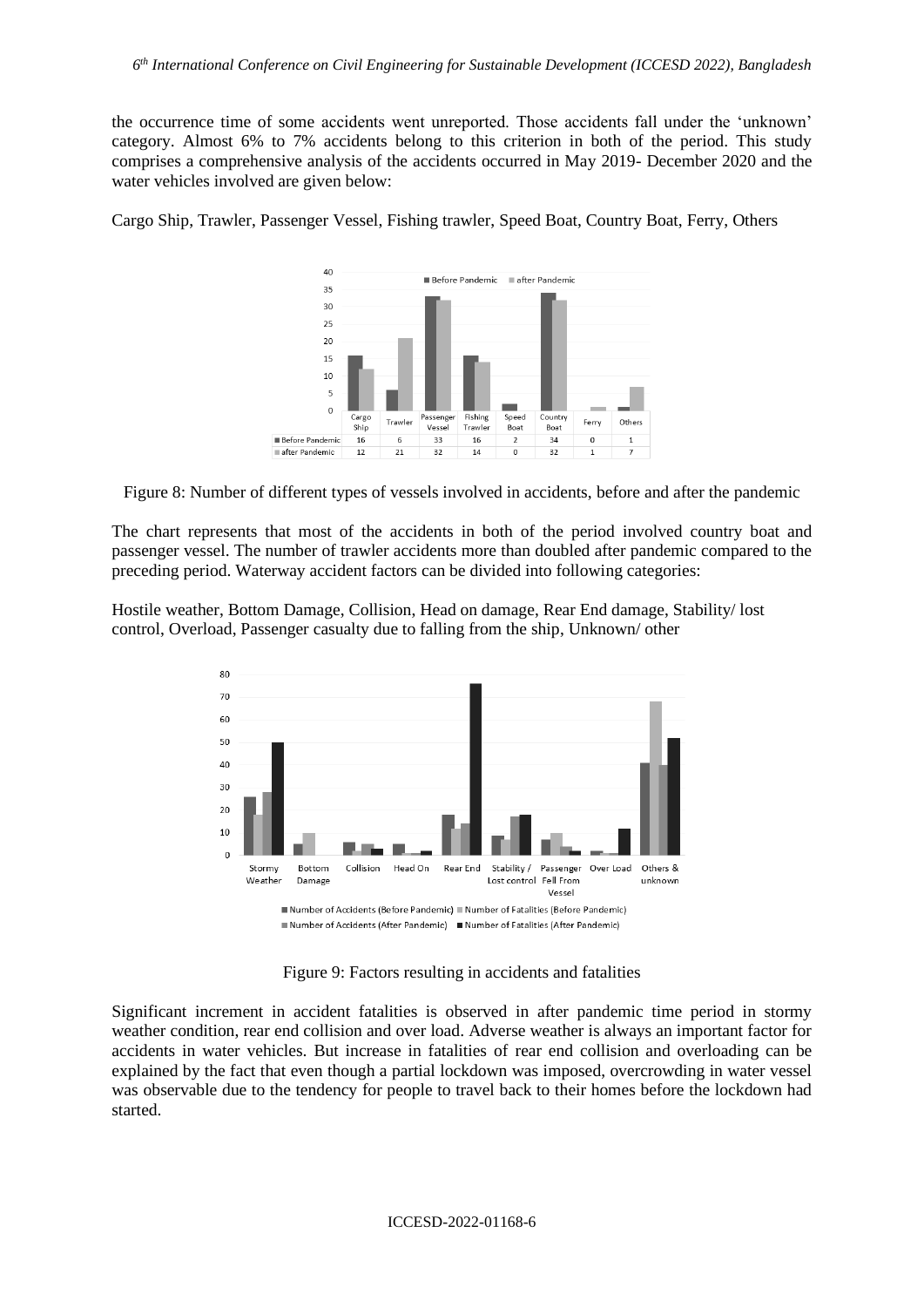

Figure 10: Number of accidents shown according to divisions

The bar chart shows that Dhaka has a lot more number of accidents in both before-pandemic and after- pandemic period. People heading towards the major city all the time can be a factor behind the enormous number of accidents. The number of accidents has increased in Rajshahi and Mymensingh division whereas the corresponding number decreased in all the other divisions. The number of accidents after pandemic in Sylhet and Barisal divisions reduced significantly compared to the beforepandemic situation. The lowest number of accidents has been found in Rangpur division.



Figure 11: Accident hotspot analysis using ArcGIS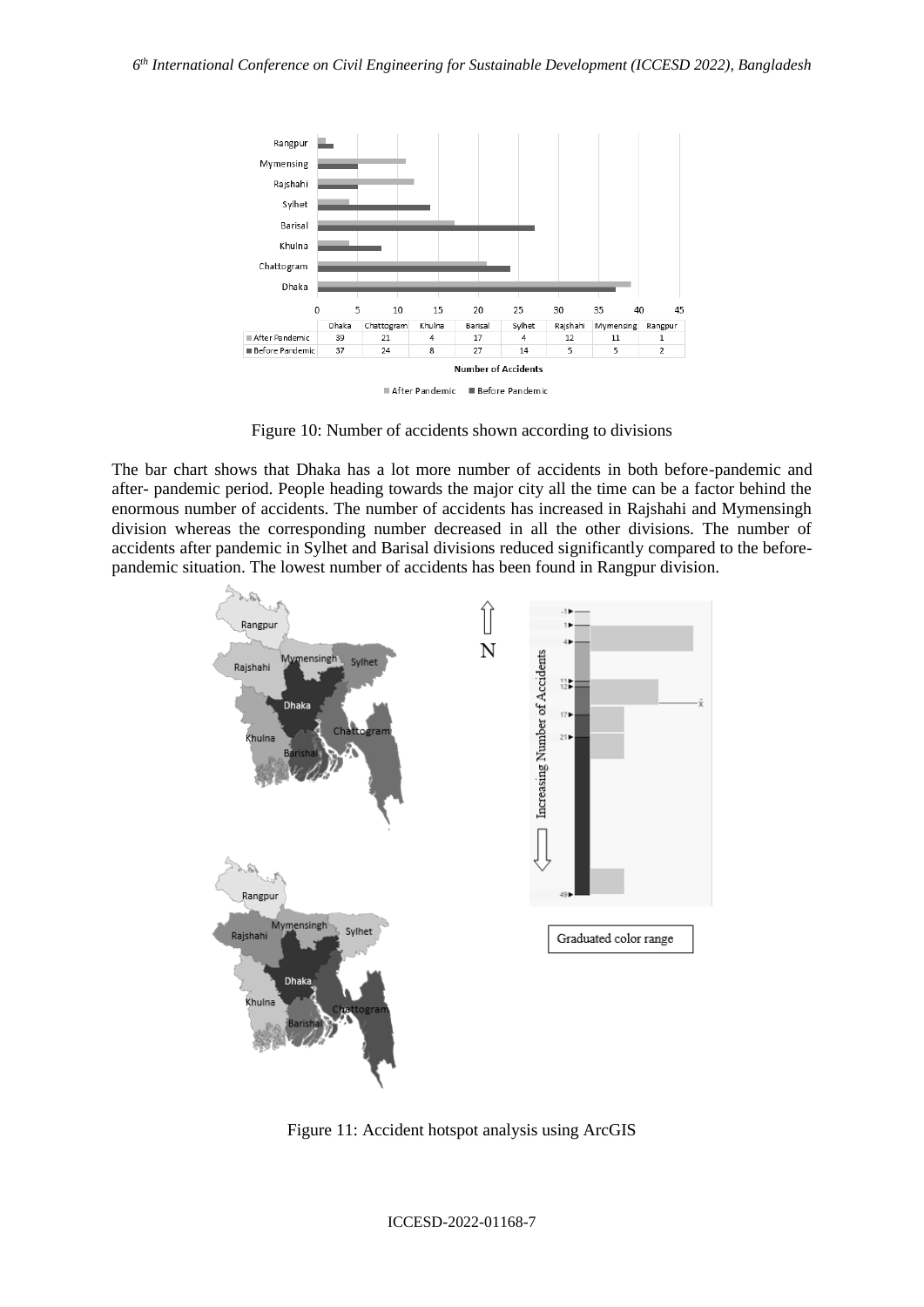The number of accidents in different divisions with consecutive graduated color range shown in Figure 11. According to the figure, before pandemic period the severity of accident was in Dhaka and Barisal division, Chattogram and Sylhet was second highest. After pandemic period the number of accidents in Chattogram increased compared to the preceding time but the accident number of Barishal, Khulna, Sylhet and Rajshahi decreased. Dhaka was on top in both periods.

#### **4. CONCLUSIONS**

Comprehensive study on effects of COVID-19 on waterway accident factors verifies some very important observations. For instance, the decreased number of accidents (10%) instigated an abnormal increased number of fatalities (55.81%). This can be due to the fact that people did not travel much in the pandemic period. However, when they did, they did in large volumes, which resulted in overcrowding, and hence an increase in the frequency of accidents. The database which is used to build this analysis is based on daily newspapers. Recurring factors should be pointed out and government should come up with possible measures to prevent those. In this study it has been shown that the number of fatalities was augmented significantly from the previous year due to overloading and passenger vessels were mostly involved in accidents. To prevent this situation number of vessels should be increased according to carry the huge number of passengers travelling through the waterway transportation system. Safety campaign is a must. Finally, this study opens up new opportunities for further research on this matter if the factors discussed in this paper are consistent with the second wave of COVID-19. In Figure 11, the Accident hotspot analysis using ArcGIS shows that Dhaka, Chattogram and Barishal have had high frequencies of accidents since before the pandemic. However, Sylhet and Rajshahi saw remarkable increase in the frequency of accidents after the pandemic, as demonstrated by the darker shade of color. It is worth noting that a large number of accidents are often unreported. So, a huge amount of accident details was not found. Therefore, to better the current scenario, a proper database should have been formed and updated on a regular basis. Thus, the study has room for improvement based on an improved database.

### **REFERENCES**

- Awal, Z. I. (2007). A study on inland water transport accidents in Bangladesh: Experience of a decade (1995-2005). *Transactions of the Royal Institution of Naval Architects Part B: International Journal of Small Craft Technology*, *149*(2), 35–40. https://doi.org/10.3940/rina.ijsct.2007.b2.5807
- Awal, Zobair Ibn. (2015). *Some Aspects of Water Transport Accident and Injury Problems in Bangladesh*. *February*.
- Awal, Zobair Ibn, & Hasegawa, K. (2017). A study on accident theories and application to maritime accidents. *Procedia Engineering*, *194*, 298–306. https://doi.org/10.1016/j.proeng.2017.08.149
- Awal, Zobair Ibn, Islam, M. R., & Hoque, M. M. (2010). Collision of marine vehicles in Bangladesh: A study on accident characteristics. *Disaster Prevention and Management: An International Journal*, *19*(5), 582–595. https://doi.org/10.1108/09653561011091913
- AZAD, A. K. (2009). RIVERINE PASSENGER VESSEL DISASTER IN BANGLADESH : OPTIONS FOR MITIGATION AND SAFETY Riverine Passenger Vessel Disaster in Bangladesh : Options for Mitigation and Safety. *BRAC University*. http://dspace.bracu.ac.bd/bitstream/handle/10361/1395/08268023.PDF?sequence=1
- Brammer, H. (2014). Bangladesh's dynamic coastal regions and sea-level rise. *Climate Risk Management*, *1*, 51–62. https://doi.org/10.1016/j.crm.2013.10.001
- Huq, N. A., & Dewan, A. M. (2006). Launch disasters in Bangladesh: A geographical study. *Geografia : Malaysian Journal of Society and Space*, *2*(1), 19–30.
- Imran Uddin, M., Newaz, K. M. S., & Shanewaz Hasanat-E-Rabbi. (2017). Inland Water Transport Accidents: The Case of Bangladesh. *Global Science and Technology Journal*, *5*(1), 56–65.
- Iqbal, K. S., Bulian, G., Hasegawa, K., Karim, M. M., & Awal, Z. I. (2008). Possible remedies for intact stability hazards involving contemporary small inland passenger ferries in Bangladesh. *Journal of Marine Science and Technology*, *13*(3), 282–290. https://doi.org/10.1007/s00773-008- 0023-4